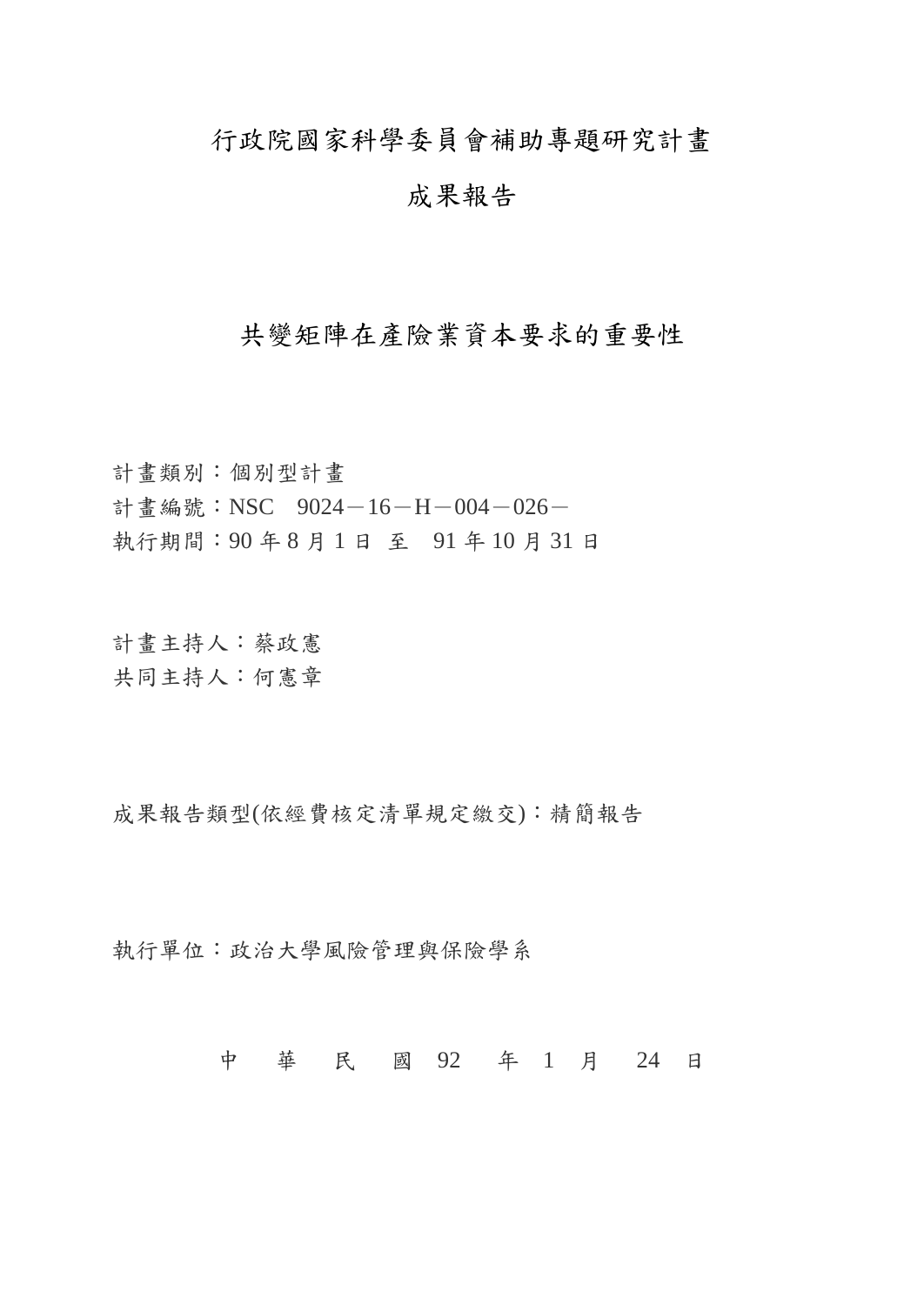#### 中文摘要

文獻顯示風險基礎資本預測保險公司破產與否的準確度相當低。造成準確度低的一個可 能原因,是風險基礎資本對風險間的相關性方面採用了不合常理的假設。在本計畫中, 我們調查風險基礎資本公式中,大類風險(R0-R5)相關性的假設會如何地影響風險基 礎資本預測產險公司破產與否的準確度。我們設定幾種不同相關性假設的風險基礎資 本,然後在一個模擬的世界中計算這些資本要求,從而比較它們預測的準確度。我們意 外地發現相關性的假設並不影響風險基礎資本預測保險公司破產與否的準確度,主要原 因是風險基礎資本的大類風險個數太少。因此,單單改變風險基礎資本中大類風險間的 相關假設,將無法增進其有效性。

關鍵詞:風險基礎資本,相關性,模擬

### Abstract

The literature shows that RBC is ineffective in predicting solvency. One reason for the ineffectiveness may be the unrealistic assumptions about correlations among risks. In this project we investigate how the correlation specification in obtaining Total RBC after Covariance affect the effectiveness of RBC for property-casualty insurers. We conduct simulations to compare the effectiveness of capital requirements with assorted correlation specifications. Simulation results show that correlation specification does not affect the effectiveness. The number of risk categories in RBC is probably too small for correlation to have significant impact. Therefore, modifying the covariance formula will not improve the effectiveness of RBC.

Keywords: risk-based capital, correlation, simulation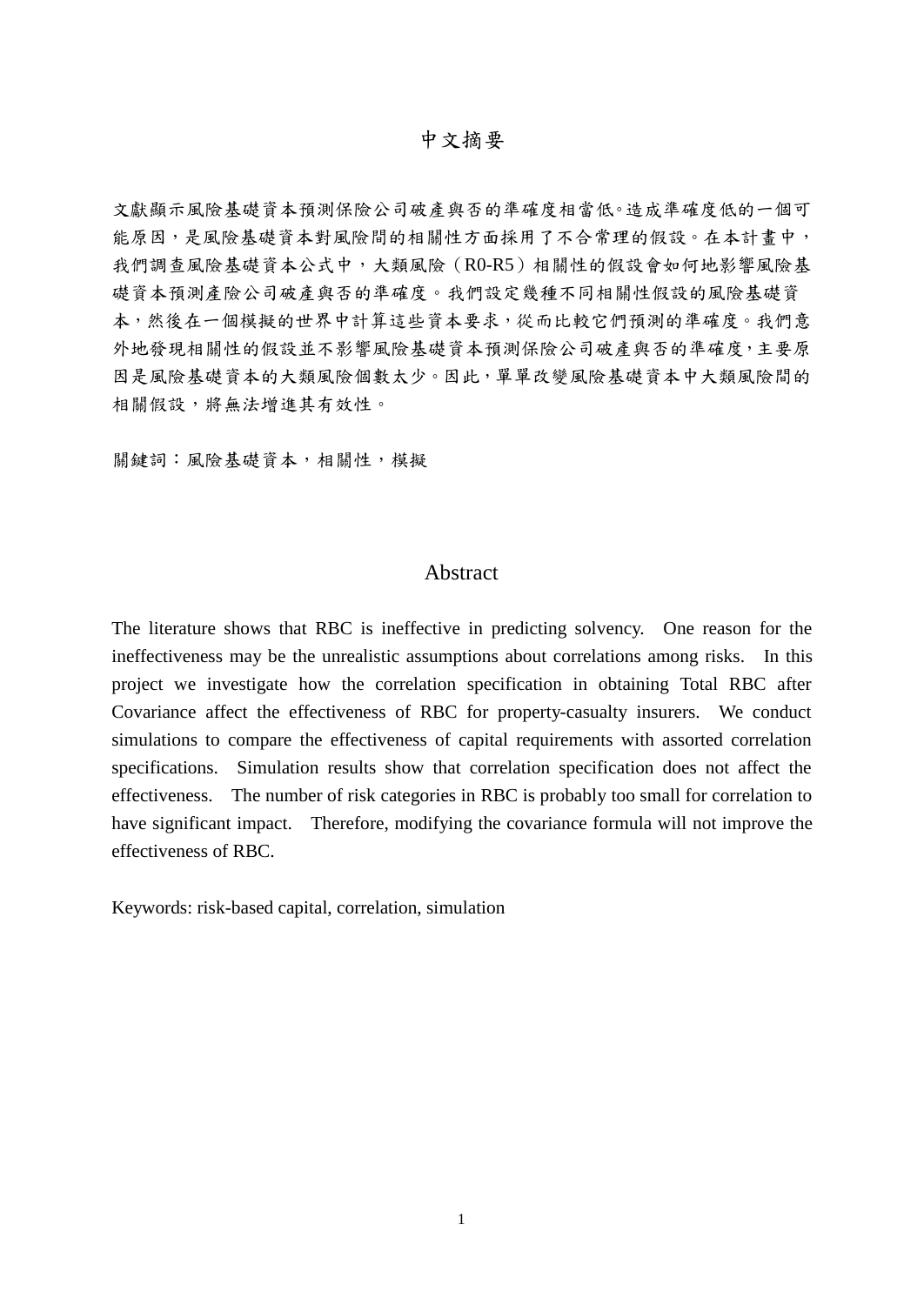The National Association of Insurance Commissioners (NAIC) established risk-based capital requirements (RBC) for insurers in the U.S. jurisdictions in 1990s. The effectiveness of RBC has been called into question by recent research however. Cummins, Harrington, and Klein (1995) were the first to analyze the ability of RBC in predicting insurer's solvency. They found that the predictive accuracy of RBC was very low. Grace, Harrington, and Klein (1998) (GHK) compared the predictive power of RBC with that of Financial Analysis and Surveillance Tracking (FAST) audit ratio system. They found that few companies that later failed had RBC ratios within the NAIC's ranges for regulatory actions. They further found that FAST scores provided superior predictive power to RBC and RBC added no information to FAST. Cummins, Grace, and Phillips (1999) (CGP) extended GHK's paper by adding scenario analysis into the comparison list. They first confirmed that RBC and its components provided low solvency predicting power. Also, RBC was dominated by FAST and a model containing FAST scores alone was as good at predicting solvency as a model with both FAST and RBC. Finally, scenario analyses performed with their cash flow simulation model dominated RBC and FAST. RBC is the worst, according the literature.

The incapability of RBC in predicting solvency could be due to four reasons. First, the factors applied to various asset, premium, and reserve items may simply be wrong. They might not be accurate measures for the corresponding risks. Second, RBC is a local valuation method instead of a full valuation one. RBC is linear fundamentally since the potential loss in a portfolio's value *V* is computed as  $\Delta V = V_0 \times S_0 \times \Delta P$ , where  $S_0$  is the portfolio's sensitivity to changes in prices evaluated at the current position  $V_0$  and  $\Delta P$  is the potential change in prices<sup>1</sup>. Linear approximation is valid only for a narrow range of price movements, whereas insolvencies usually result from large changes in asset and/or liability values. Third, the imposed correlation structure could be wrong. The assumption that risks are either perfectly correlated or not correlated might significantly distort the risk measuring. Finally, RBC is static in nature rather than dynamic. It profiles the risk of a company mainly based on a snap shot of the company without capturing the dynamic relations among positions.

In this paper we investigate the impact of the correlation specification in obtaining Total RBC after Covariance on the effectiveness of RBC for property-casualty insurers. CGP demonstrated that dynamic cash flow simulation using full valuation outperformed static RBC using local valuation in solvency prediction. Preliminary results in Pottier and Sommer (1999) showed that the Best Capital Adequacy Ratio (BCAR), a risk-based capital system developed by A. M. Best Company, was more accurate than RBC as a solvency predictor. Therefore, the only reason mentioned in the above paragraph that is left without

<u>.</u>

<sup>&</sup>lt;sup>1</sup> Hence, risk factors in RBC =  $S_0 \times \Delta P$ .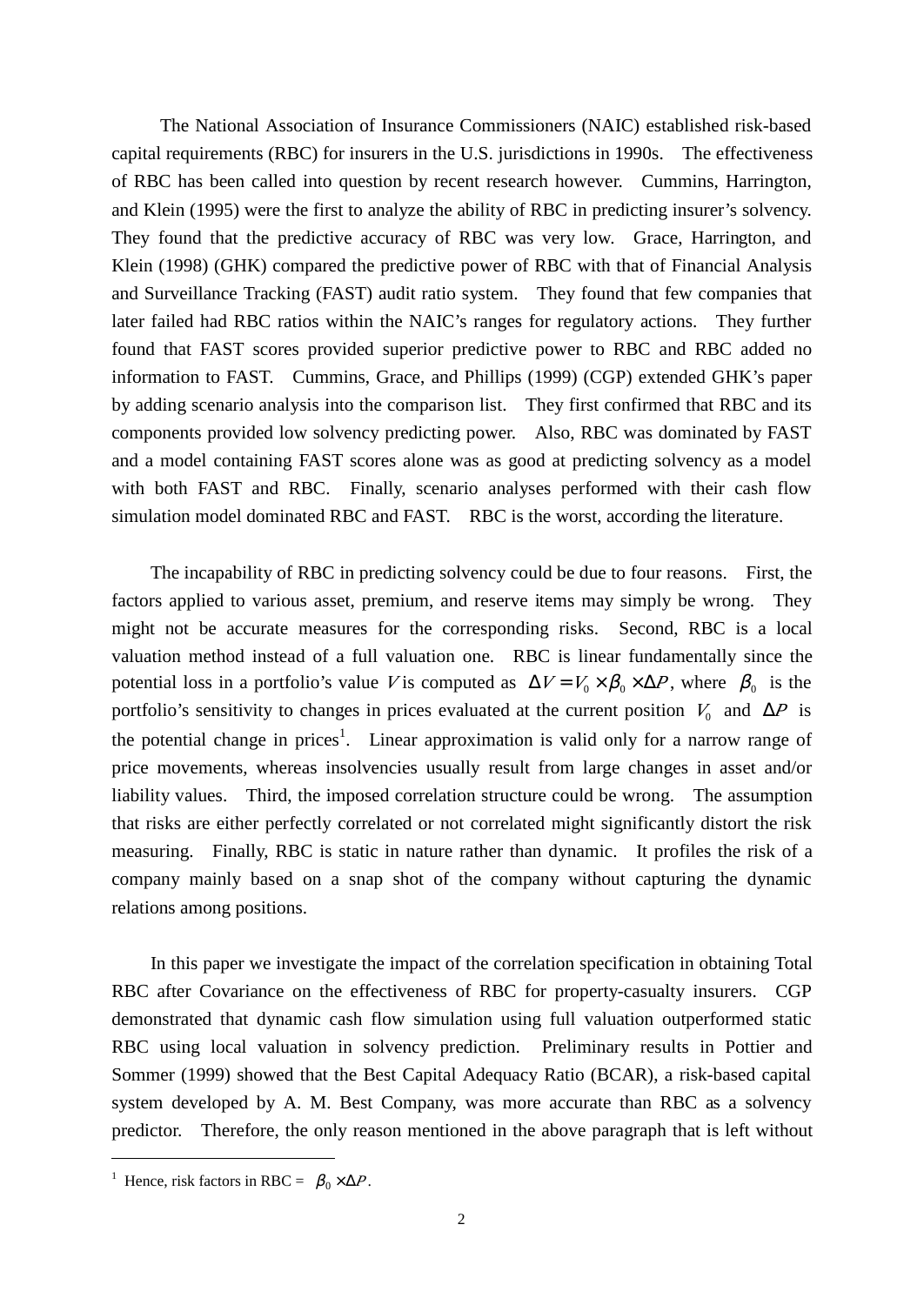examination is the third one: correlation specification. The current formula to obtain Total RBC after Covariance for property-casualty insurers,  $R0 + \sqrt{R^2 + R^2 + R^3^2 + R^4^2 + R^5^2}$ , implicitly assumes that R1 through R5 are not correlated with each other while the sum of these risks is perfectly and positively correlated with R0. The assumptions apparently deviate from the real world. Since the risk of a portfolio with many components depends more on the covariances among individual components than on the variances of individual ones, the impact of mis-specifying correlation structure on the effectiveness of RBC could be material and deserve further study.

To examine how correlation affects the effectiveness of RBC, we conduct simulations to compare the effectiveness of capital requirements with assorted correlation specifications under different market assumptions. We first construct a simulated world that has stock market risk, interest rate risk, and underwriting risk. Then we calculate several capital requirements based on the simulated "historical" data (paths) for a simplified property-casualty insurer. The calculated capital requirements have different correlation specifications including independence, perfect correlation, and estimated correlation. As simulation goes on, the financial status of the insurer as well as the capital requirements evolves and the insurer may become insolvent. We then compare the effectiveness of these capital requirements in terms of their solvency predicting accuracy and demanded capital ratios for target solvent probabilities.

Surprisingly, we find that correlation specification does not affect the effectiveness of capital requirements in predicting solvency. All capital requirements have comparable type I error rates, given type two error rates. Furthermore, all requirements demand equivalent capital ratios to achieve target solvent probabilities. The above results hold under various simulation assumptions including different volatilities, means, and correlations about the underlying risks.

The main reason for the above finding is that all capital requirements are highly correlated with coefficients ranging from 0.90 to 0.95. In other words, capital requirements with different correlation specifications are like constant multiples of one another across simulated cases. Experimental RBC requirements with various correlation specifications among risk categories (R0 to R5) also show that the required capital is highly correlated. Further experiments that add three random variances using random correlations result in high correlation among the sums too. Therefore, we conclude that the covariance formula does not affect the effectiveness of RBC.